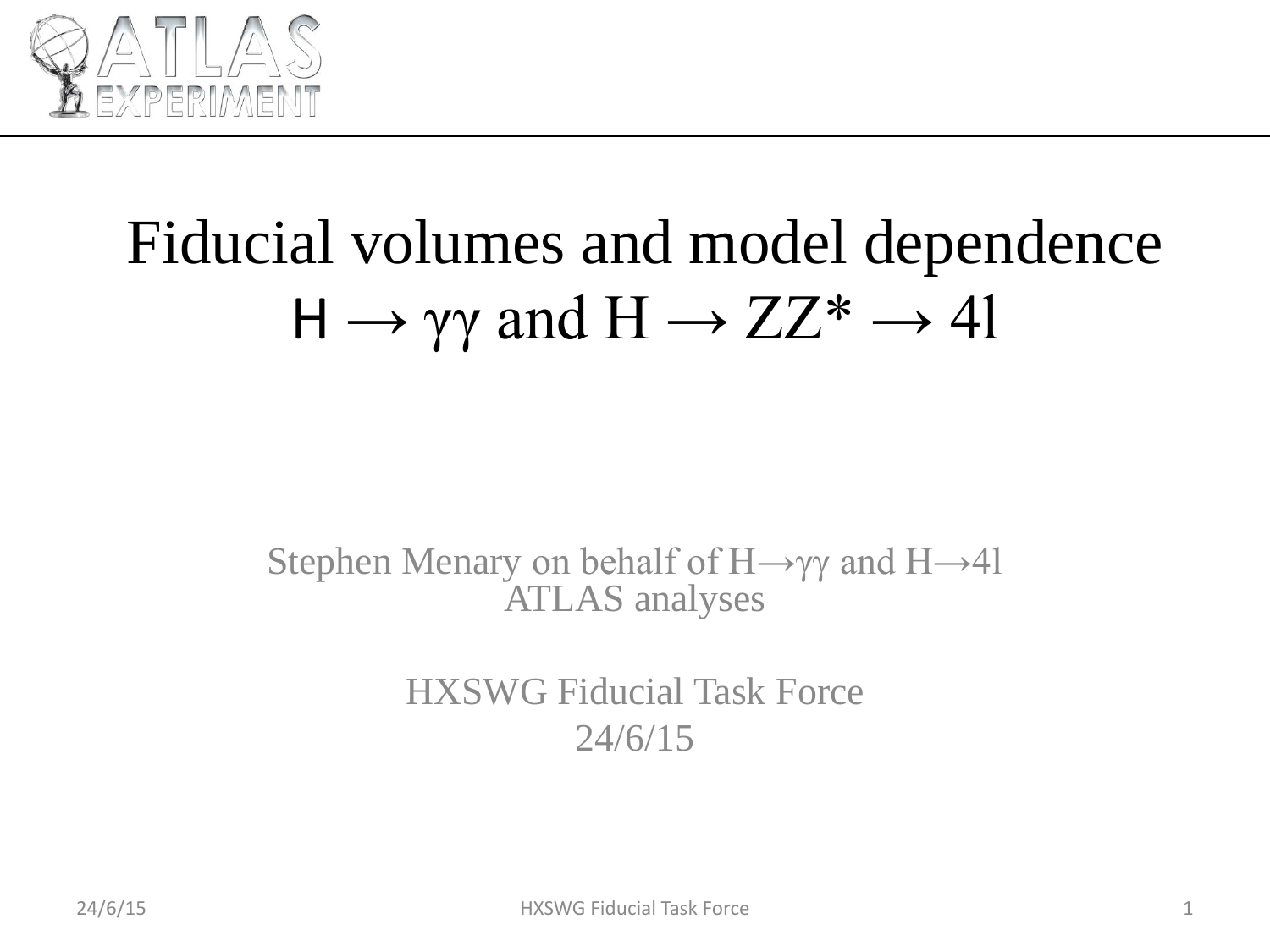

# Introduction

#### **Particle level definitions define what is being unfolded to**



Model dependence introduced by this factor when the detector and particle level definitions are different

Particle level definitions are similar to detector level to minimise this – although some deviations may be tolerated in order to make the fiducial volume easier to interpret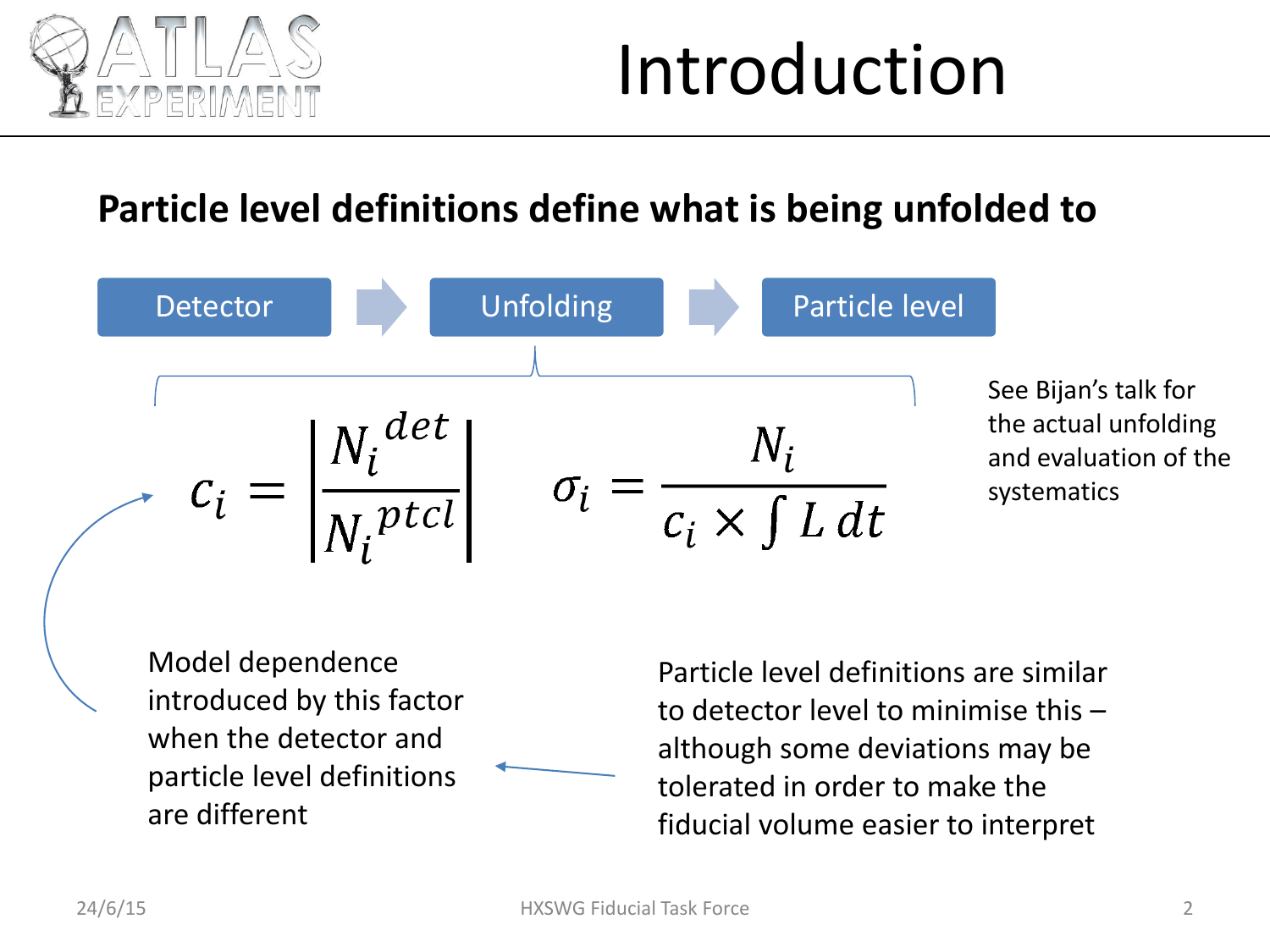



### **ATLAS NOTE**

ATL-PHYS-PUB-2015-013



6th June 2015

#### Proposal for particle-level object and observable definitions for use in physics measurements at the LHC

The ATLAS Collaboration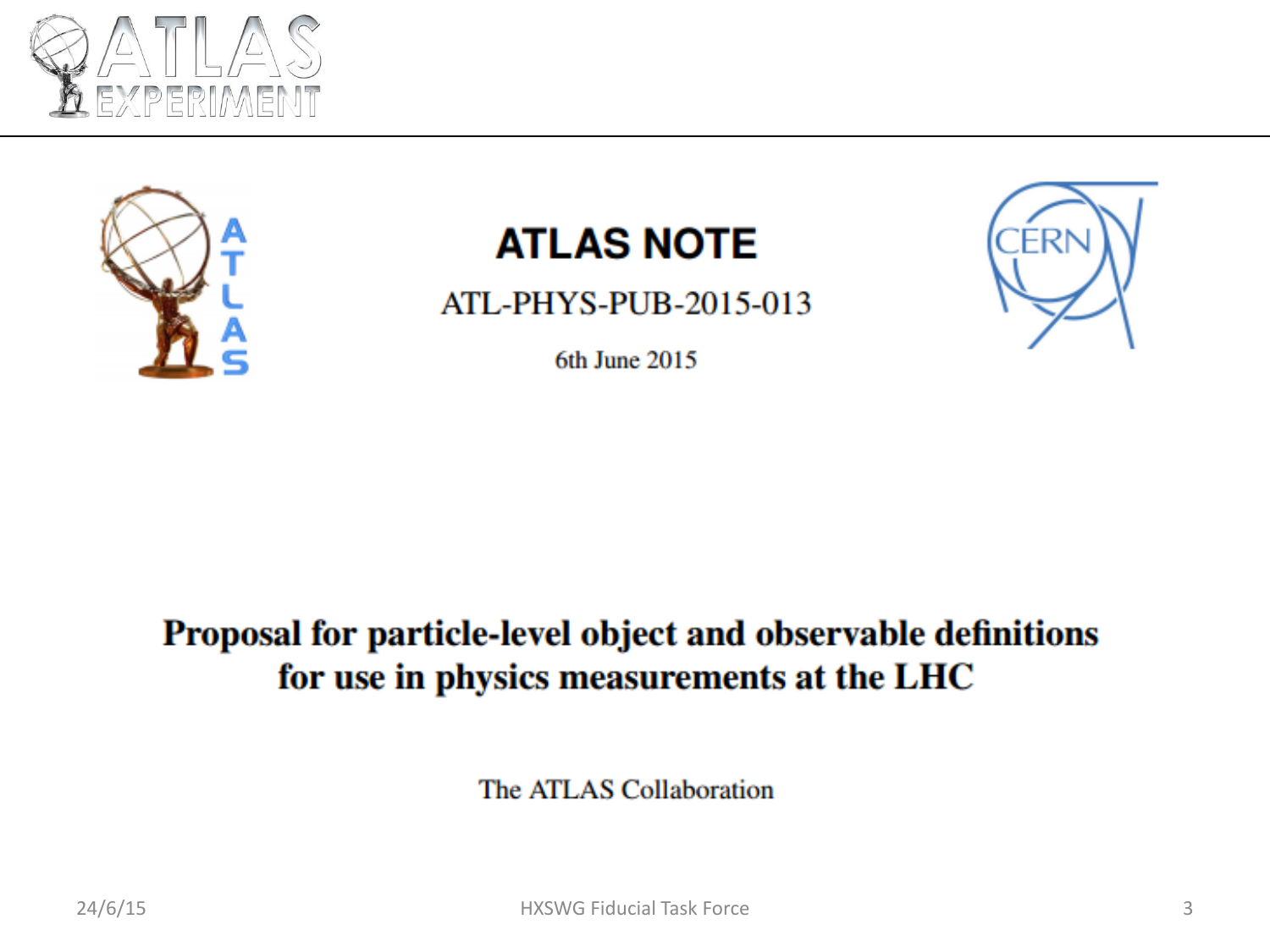

## $H \rightarrow ZZ^* \rightarrow 41$  fiducial volume

#### Fiducial volume

- Born level leptons
	- $\bullet \mu \quad p_{\tau} > 6$  GeV,  $|\eta| < 2.70$ , no iso requirement
	- e  $p_T > 7$  GeV,  $|\eta| < 2.47$ , no iso requirement
- Require two same-flavour-opposite-sign (SFOS) lepton pairs
	- Leading pair: mass  $m_{12}$  closest to  $m_{7}$
	- Subleading pair: mass  $m_{34}$  next closest to  $m_{7}$
- Lepton  $p_{\tau}$ 
	- $p_T > 20$ , 15, 10 GeV for leading, subleading, subsubleading
- Z mass constraints
	- 50 <  $m_{12}$  < 106 GeV
	- $12 < m_{34} < 115$  GeV
- Lepton separation
	- $\Delta R(I_i,I_j)$  > 0.1 (0.2) for same (different) flavour leptons
- J/ψ veto
	- $m(I_i,I_j)$  > 5 GeV for all SFOS pairs
- Higgs mass window
	- 118 <  $m_{41}$  < 129 GeV

Born level = take the truth lepton before it radiates any photons. Alternative is lepton dressing. Studies found that the difference in fiducial acceptance < 0.5 %.

Selections in orange are different at detector and particle level

Selections in blue are identical at detector and particle level

ATLAS recommendation stated in earlier note is to not apply particle level isolation to leptons as detector level iso cuts have a high efficiency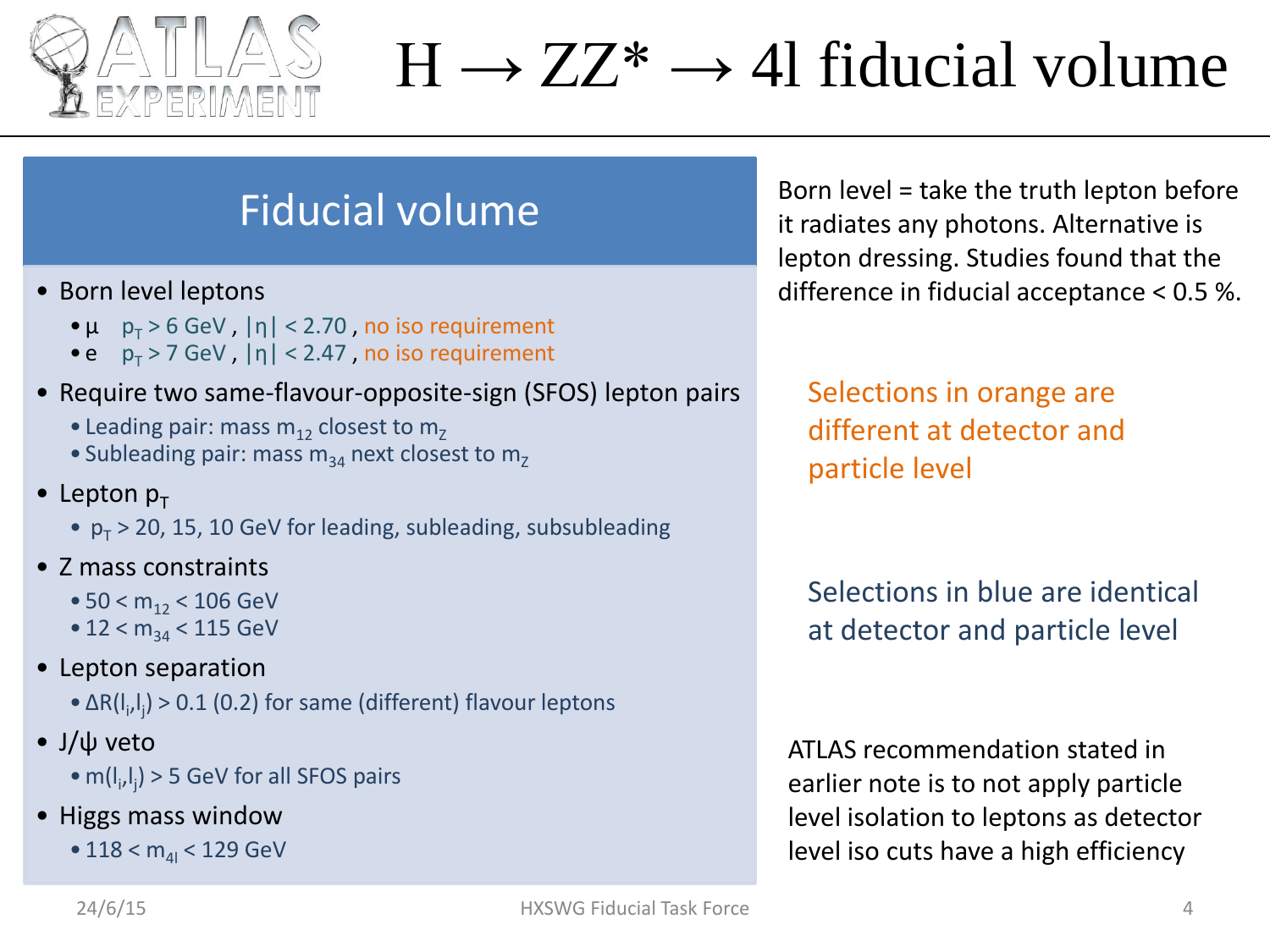

## Comments on  $H \rightarrow ZZ^* \rightarrow 4l$ fiducial volume

#### $\triangleright$  Jets

- Clustered from all stable final state particles (except μ,ν)
- Anti-kt4,  $p_T > 30$  GeV,  $|y| < 4.4$
- ΔR to electrons > 0.2

#### Events are vetoed if they contain a  $Z \rightarrow \tau\tau$

- For comparison to theory calculations which only consider  $Z\rightarrow$ ee,  $\mu \mu$
- Events with  $Z \rightarrow \tau\tau$  would have made 0.5 % contribution to fiducial acceptance
- $\triangleright$  Lepton track and calorimeter isolations were applied at reco level but not at particle level (for simplicity of fiducial volume)
	- This has a significant impact on model dependence which will be propagated through to the systematic uncertainty
	- **Run-1 statistically limited – even with this effect the systematics are not important, so simplicity of fiducial volume motivates choice not to use particle level isolation**

|       |       | <b>WH</b> |       | ttH   | Correction factors in |
|-------|-------|-----------|-------|-------|-----------------------|
| 0.553 | 0.572 |           | 0.551 | 0.417 | total fiducial volume |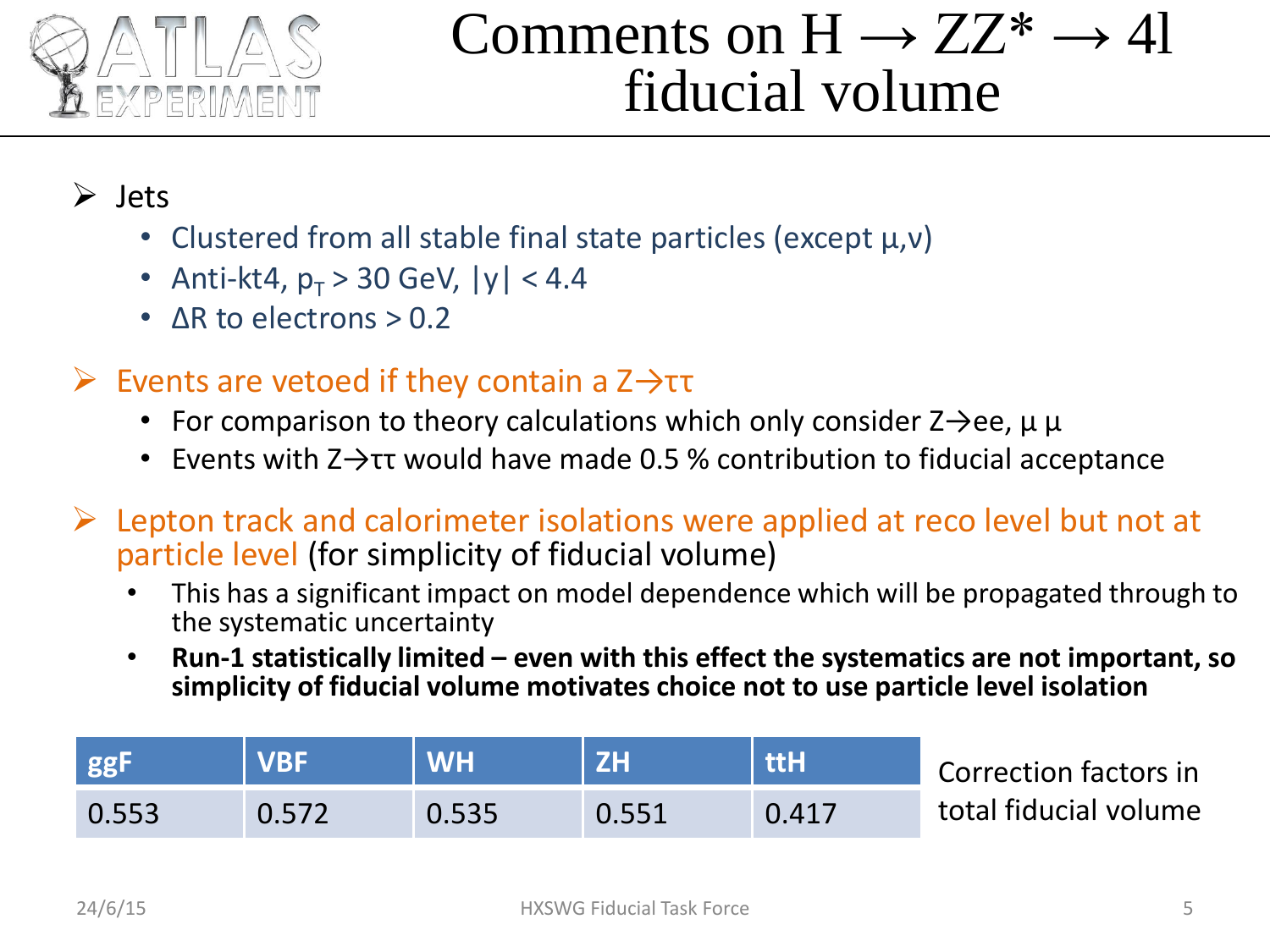

### Comments on  $H \rightarrow ZZ^* \rightarrow 4l$ fiducial volume

**Case when the difference in correction factors is important**

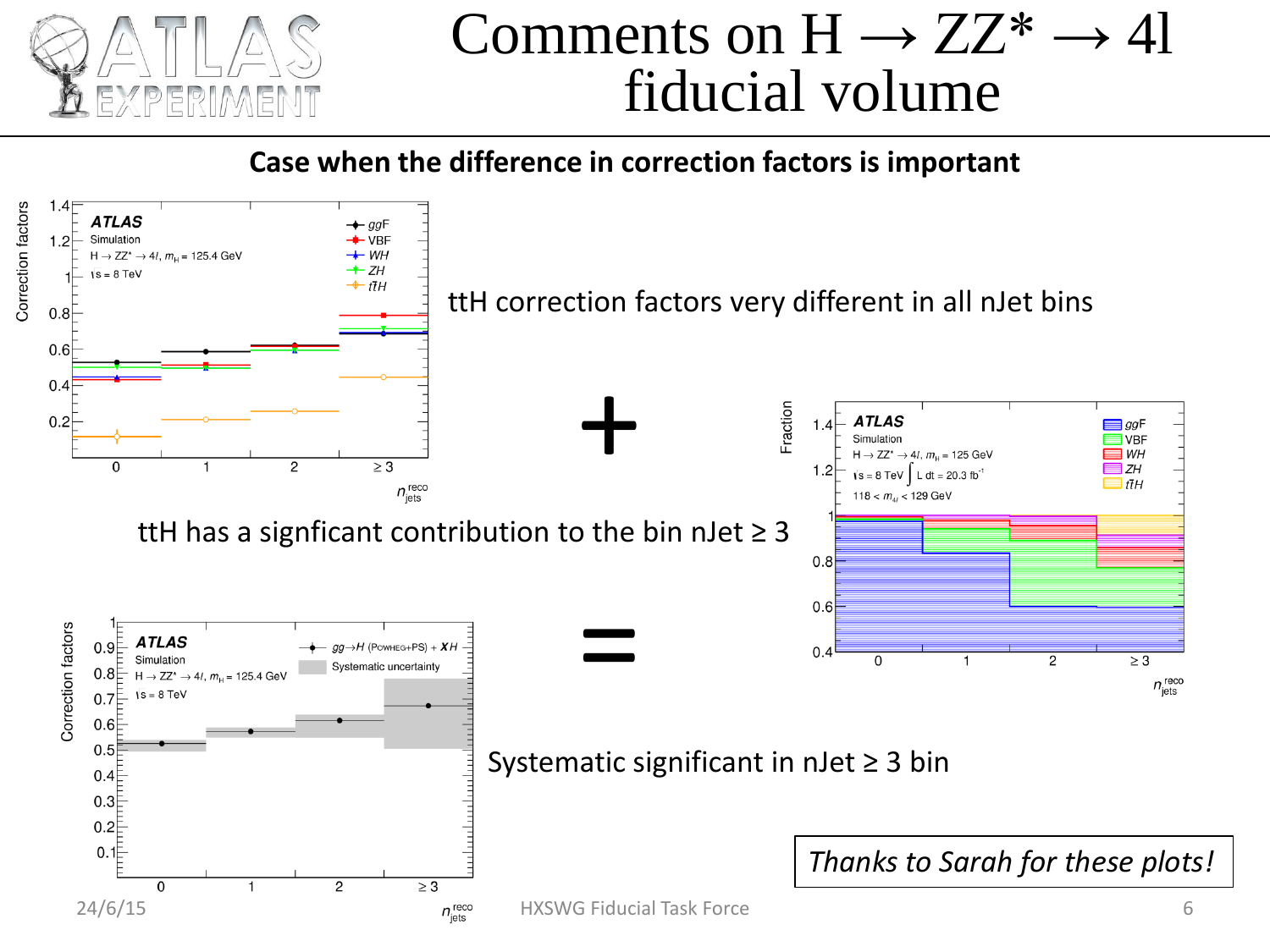

# $H \rightarrow \gamma \gamma$  fiducial volume

| <b>Fiducial volume</b>                                                                                                                                                                                                                                                                                                                                             | Consider stable final state particles<br>which did not originate from<br>hadron $\rightarrow$ particle or from<br>hadron $\rightarrow \tau \rightarrow$ particle<br>Dressed = recombine lepton with all<br>photons in a cone of $\Delta R < 0.1$ .<br>Alternative is Born leptons. |                                                                                                                                                |  |
|--------------------------------------------------------------------------------------------------------------------------------------------------------------------------------------------------------------------------------------------------------------------------------------------------------------------------------------------------------------------|------------------------------------------------------------------------------------------------------------------------------------------------------------------------------------------------------------------------------------------------------------------------------------|------------------------------------------------------------------------------------------------------------------------------------------------|--|
| • Photons<br>• $p_T > 25$ GeV, $ \eta  < 2.37$<br>• Isolated (see next slide)<br>• Dressed leptons<br>• $\mu$ $p_T > 15$ GeV, $ \eta  < 2.47$ , $\Delta R(\gamma) > 0.4$ , no isolation applied<br>• e $p_T > 15$ GeV, $ \eta  < 2.47$ , $\Delta R(\gamma) > 0.4$ , no isolation applied<br>• Diphoton system<br>• Two highest $p_T$ photons<br>• Mass constraints |                                                                                                                                                                                                                                                                                    |                                                                                                                                                |  |
| • $m_{vv} \in [105, 160]$ GeV<br>$\cdot p_{\rm T}$ / m <sub>w</sub> > 0.35 (0.25) for leading (subleading) photon                                                                                                                                                                                                                                                  |                                                                                                                                                                                                                                                                                    | <b>Additional objects</b>                                                                                                                      |  |
| Crack region $1.37 <  n  < 1.56$ is<br>excluded at reco level only – treated as<br>a detector inefficiency                                                                                                                                                                                                                                                         | • Jets<br>• Missing $E_T$<br>$\bullet$ $\Sigma$ $p_T(v)$                                                                                                                                                                                                                           | • $p_T > 30$ GeV, $ y  < 4.4$<br>• Anti-kt4 jets from all particles except $\mu$ , $\nu$<br>• $\Delta R(e) > 0.2$ and $\Delta R(\gamma) > 0.4$ |  |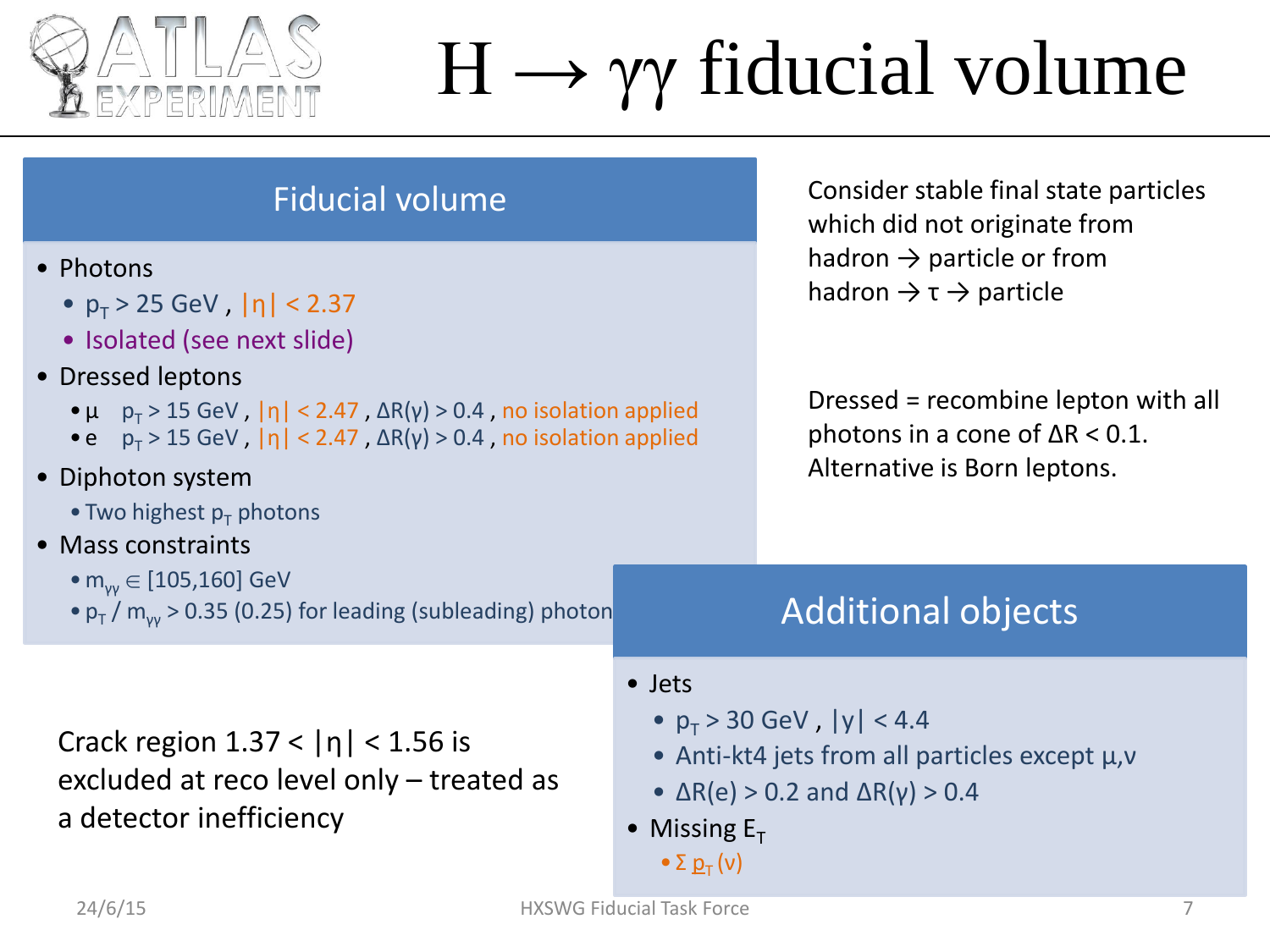

### Comments on  $H \rightarrow \gamma \gamma$  fiducial volume

### $\triangleright$  Truth isolation

- Photons are required to be isolated at reco level
- It was found that applying a corresponding particle level isolation significantly reduced dependence on physics model
	- $\triangleright$  Fiducial region correction factor up to 40 % higher in ttH with no truth iso
	- $\triangleright$  Spread of all production mechanisms around < 6 % with truth iso

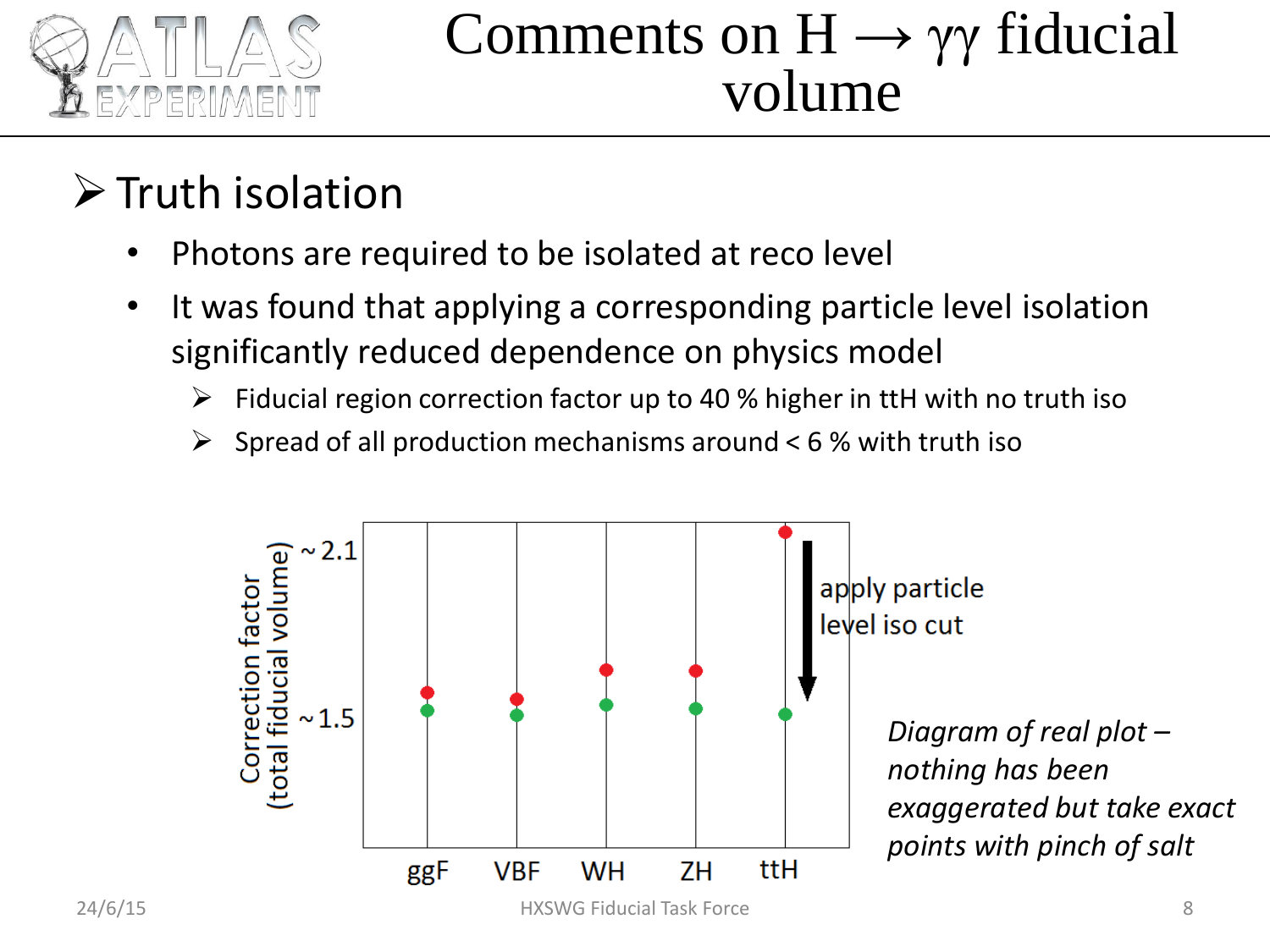

### Comments on  $H \rightarrow \gamma \gamma$  fiducial volume

- Truth iso = the 4-vector sum of particles within a cone of  $R < 0.4$ , excluding  $\mu$ ,  $\nu$ , then taking the  $E_T$
- Cut value was determined by pairing truth and reco photons, plotting their isolation energies, and profiling slices of this 2D distribution to map 6 GeV reco onto 14 GeV truth (*right*)



Truth isolation energy

- $\triangleright$  Truth isolation
	- Reco 6 GeV calorimeter iso cut mapped to 14 GeV truth iso cut
	- A track iso cut also applied at reco, no corresponding truth cut
- $\triangleright$  Extra fiducial volumes included which apply additional criteria in order to enhance certain physics
	- **Jetty events**  $N_{\text{jets}} \ge 1.2$
	- VBF loose at least two jets with  $m_{ii} > 400$  GeV and  $|\Delta y(jj)| > 2.8$
	- VBF tight VBF loose +  $\left| \Delta \phi(\gamma y, jj) \right|$  > 2.6
	- Leptony events  $N_e + N_u \ge 1$
	- DM enhanced  $E_{\tau}^{miss} > 80$  GeV limits set